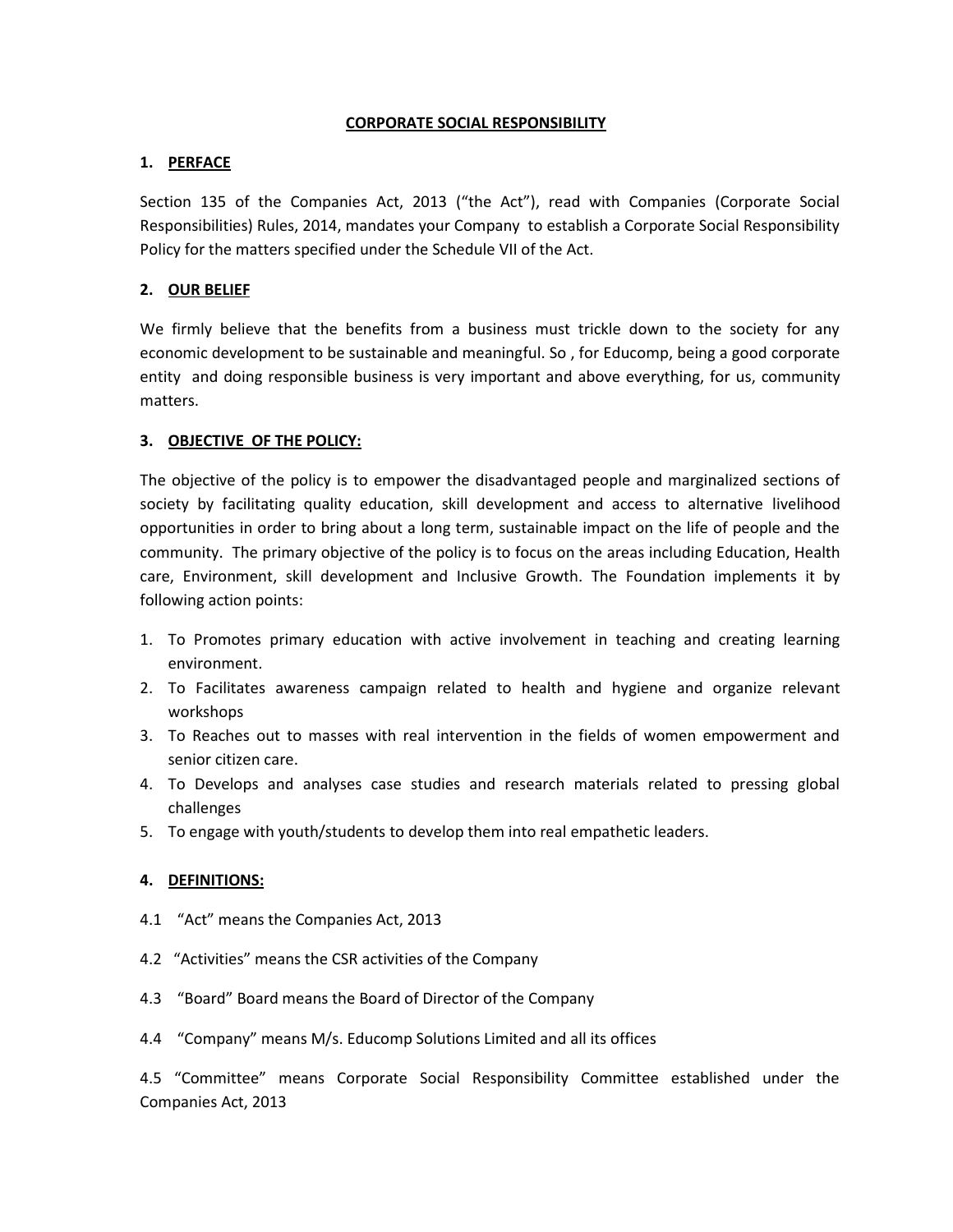### 4.6 "Foundation" means Educomp Foundation

#### **5. CORPORATE SOCIAL RESPONSIBILITY COMMITTEE:**

The Committee will be comprised of following directors:

- 1. Mr. Shantanu Prakash
- 2. Mr. Vinod Kumar Dandona
- 3. Mr. Vijay Kumar Choudhary

### **6. INSTITUTIONAL SET UP**

The Company is already carrying its CSR activities in the past through "Educomp Foundation". It is a nonprofit organization established to promote the social welfare and holistic development of the community through the activities in line with the objective of this policy, for the benefit of the society. Therefore, CSR Activities of the Company shall be carried the "Educomp Foundation" by making contribution to the "Educomp Foundation" on periodic basis, considering the funds allocated by the board from time to time on the recommendation of the committee. The activities of the "Educomp Foundation" will be reviewed by the Committee on yearly basis and which shall submit a report to the board on the same accordingly.

### **7. ACTIVITIES**

Subject to the provisions of the Act and rules made there under, as amended from time to time, the board of directors, considering the objective of the Company, shall carry out various CSR activities recommended by the Committee from time to time.

#### **8. MONITORING AND EVALUATION**

Committee shall on yearly basis review CSR activities of the Company and impact of the CSR activities shall be quantified to the extent possible. The committee shall submit a progress review report on the same to Board of the Company. The Board may, if consider necessary, get the evaluation of CSR activities of the Company from external agencies, for having the required inputs and feedbacks of the CSR activities of the Company.

#### **9. ALLOCATION OF FUNDS**

- 1. The Company may every year allocate the funds as required under the provisions of the Act and rules made there under or any other sums as provided under the various enactments, as applicable to the Company, from time to time, be allocated towards the CSR Activities or, subject to the approval of Board of the Company.
- 2. The Company may voluntarily earmark funds for the CSR activities, as may be approved, by the board from time to time.
- 3. The allocation of funds may vary depending on the profits and on the need of the society, and will be decided by the board every year.